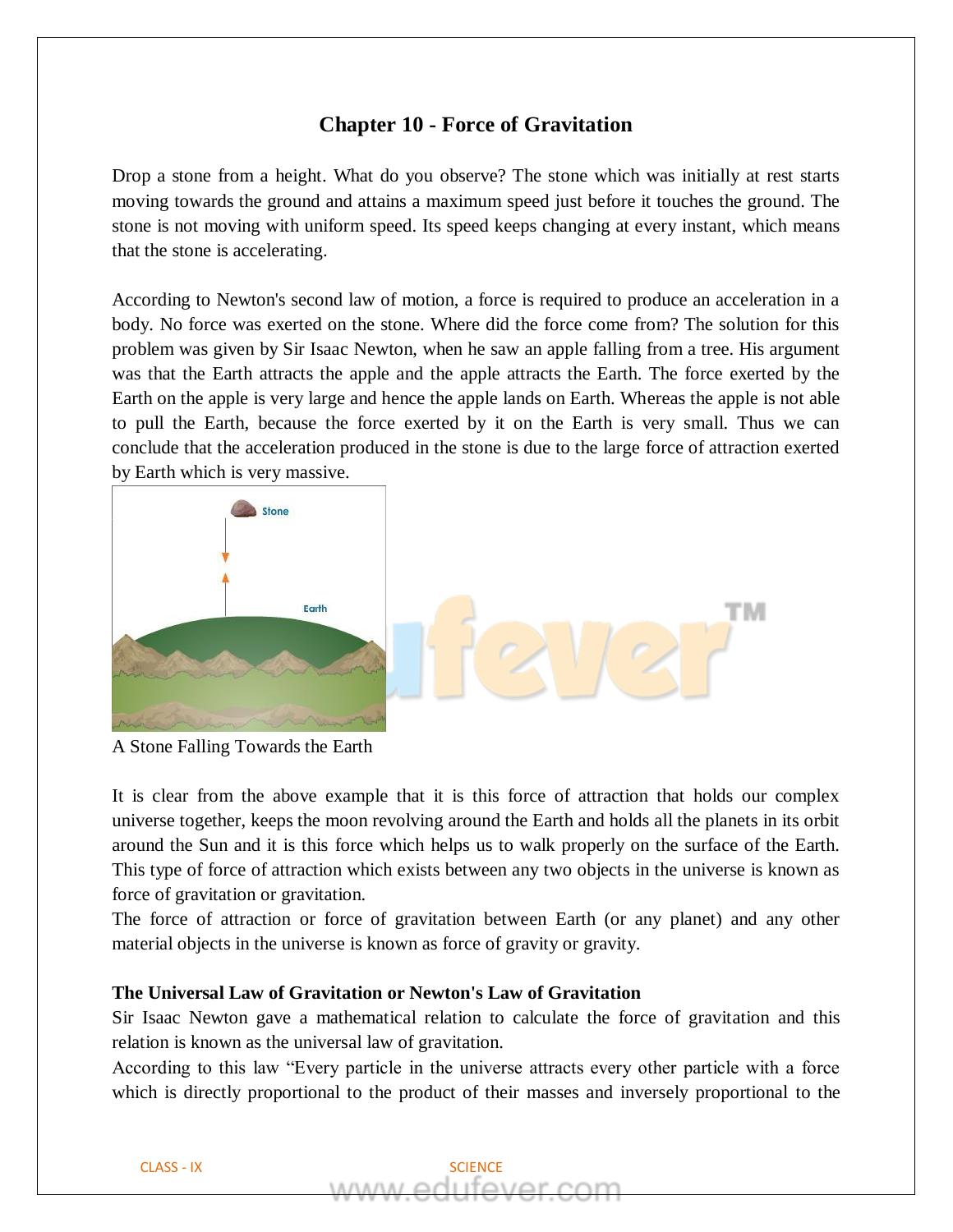square of the distance between them, the direction of the force being along the line joining the masses".

Consider two objects of masses  $m_1$  and  $m_2$  separated by a distance d. According to the law of gravitation, the force of gravitation F is proportional to the product of the masses,

 $F \propto m_1 m_2$  ...(1)

and inversely proportional to the square of the distance between the masses,

$$
F \propto \frac{1}{d^2} \qquad \dots (2)
$$
\n
$$
m_1
$$
\n
$$
m_2
$$
\n
$$
d
$$

Two Objects of Masses  $m_1$  and  $m_2$  Separated by a Distance d

Inversely proportional is always represented as directly proportional to the reciprocal of that quantity.

Combining equation (1) and equation (2), we get

$$
F \propto \frac{m_1 m_2}{d^2}
$$

$$
F \propto \frac{Gm_1m_2}{d^2} \qquad ...(3)
$$

Where G is a constant of proportionality called the universal gravitational constant. G is called universal constant because its value remains the same throughout the universe and is independent of masses of the objects.

тм

# **Universal Gravitational Constant**

The mathematical form of Newton's Law of Gravitation is

$$
F = \frac{Gm_1m_2}{d^2}
$$
  
If m<sub>1</sub> = m<sub>2</sub> = 1, d = 1, then  

$$
F = \frac{G \times 1 \times 1}{1^2}
$$

or  $F = G$ 

Hence universal gravitational constant may be defined as the force of gravitation existing between two unit masses separated by unit distance.

SI unit of gravitational constant

$$
G = \frac{Fd^2}{m_1m_2}
$$

CLASS - IX SCIENCE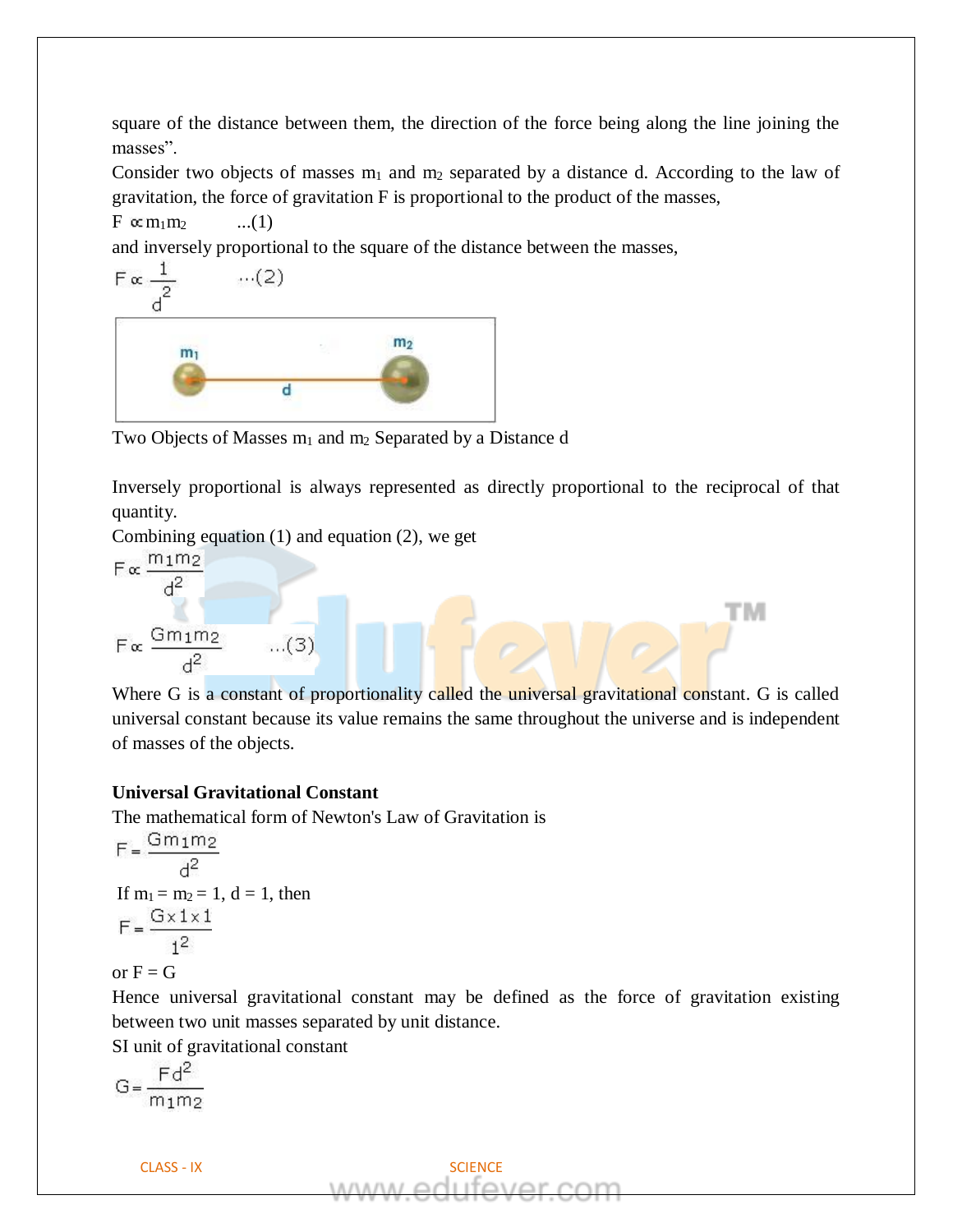SI unit of force F is N, SI unit of distance is metres and that of mass is kg.

SI unit of G = 
$$
\frac{Nm^2}{kg \times kg}
$$

SI unit of  $G = N m^2/kg^2$  or N  $m^2 kg^{-2}$ 

The experimental value of G equal to 6.6734 x  $10^{11}$  Nm<sup>2</sup>/kg<sup>2</sup> was measured by Sir Henry Cavendish in 1798.

## **Dependence of Gravitational Force on Mass**

According to Newton's law of gravitation, the force of attraction is directly proportional to the mass of the body.

Consider two objects of mass m separated by a distance d, then the force between them is given by the relation

$$
F_1 = \frac{Gmm}{d^2} = \frac{Gm^2}{d^2}
$$

Two Objects of Mass m Separated by a Distance d

When the mass of one of the two objects is doubled, force of attraction is given by the relation

тм



Two Objects of Mass m and 2m Separated by a Distance d



Two Objects of Mass 2m Separated by a Distance d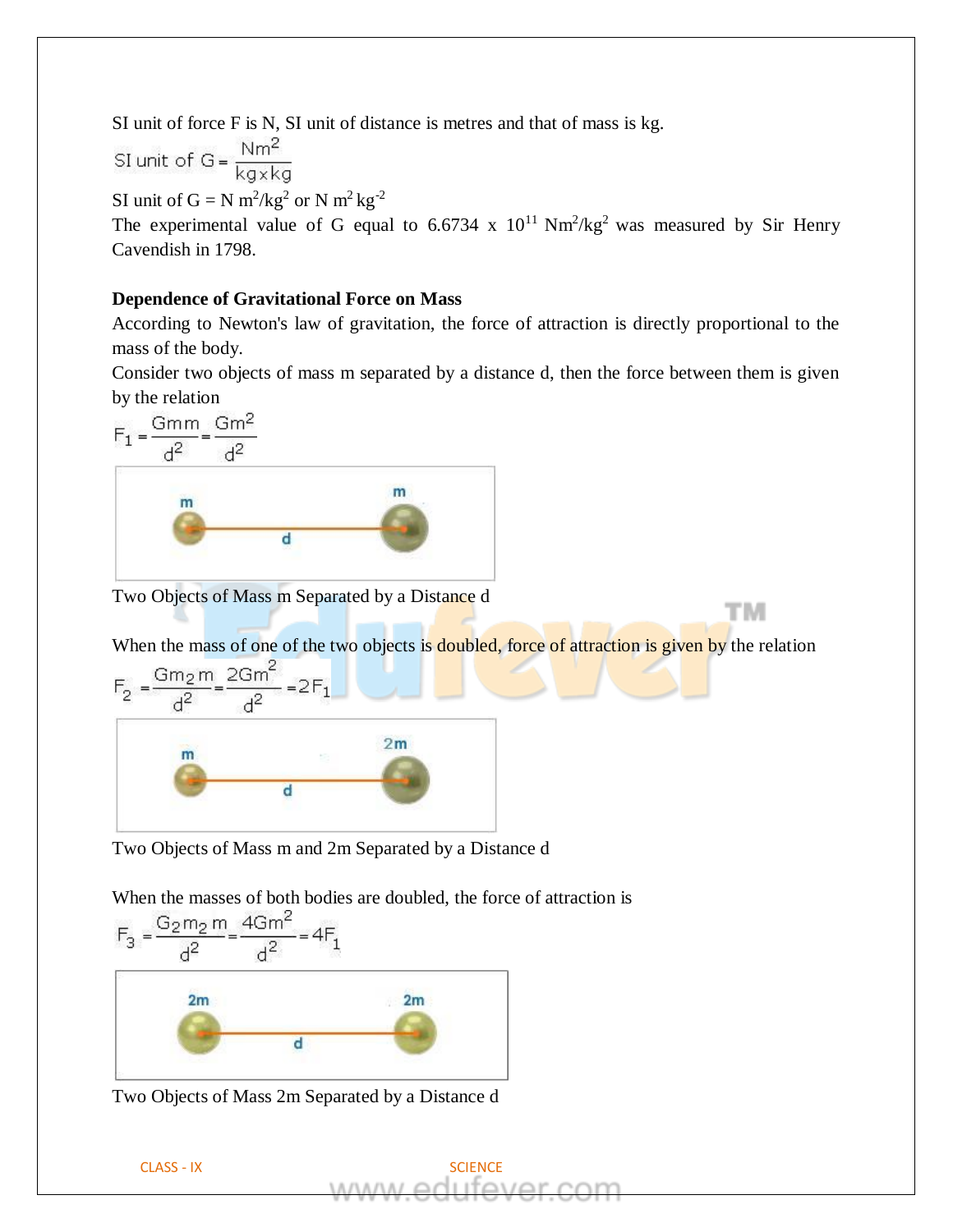i.e., whenever the mass increases the force of attraction also increases.

#### **Dependence of Gravitational Force on Distance**

According to the universal law of gravitation, the force of attraction between two bodies is inversely proportional to the square of the distance between the objects.

тм

#### **Force of attraction between two bodies of mass m separated by a distance d:**



Two Bodies of Mass m Separated by a Distance d

$$
F_1 = \frac{Gm^2}{d^2}
$$

# **The force of attraction when the distance is doubled:**



Two Bodies of Mass m Separated by a Distance 2d

$$
F_2 = \frac{1}{4} \frac{\text{Gm}^2}{d^2}
$$

$$
F_2 = \frac{1}{4} F_1
$$



Force of Attraction between Two Bodies of Mass m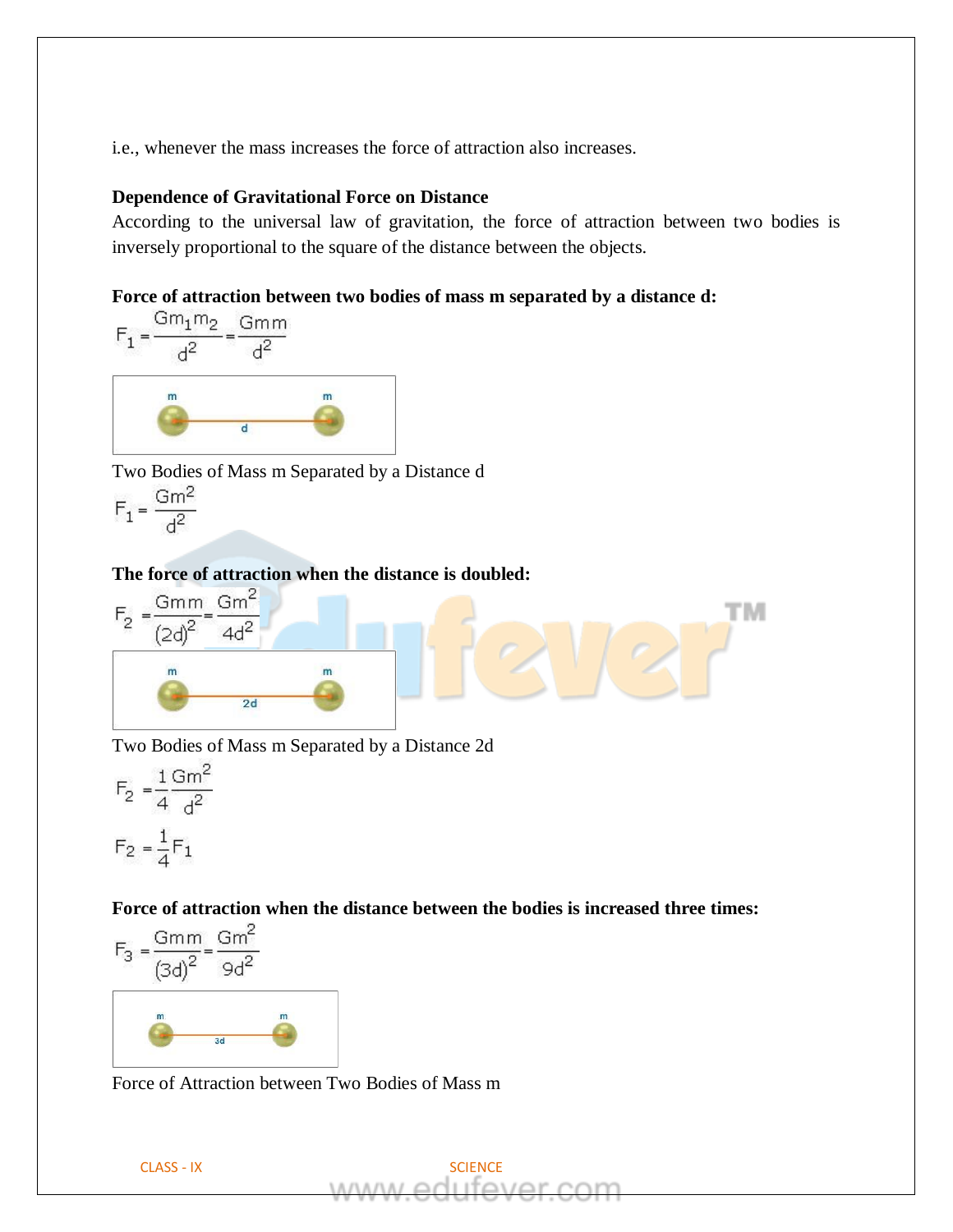Separated by a Distance 3d

$$
F_3 = \frac{1}{9} \frac{\text{Gm}^2}{\text{d}^2}
$$

$$
F_3 = \frac{1}{9} F_1
$$

That is, when the distance is doubled, the force will be reduced to  $1/4<sup>th</sup>$  of the original value of force and when the distance is increased three times, the force will be reduced to  $1/9<sup>th</sup>$  of the original value of force. From the above example, we can arrive at the conclusion that the force of attraction between the bodies varies inversely as the square of the distance between them.

#### **Gravitational Force between two Light Objects**

Let us now calculate the force of gravitation existing between two unit masses separated by a unit distance.

m<sub>1</sub> = 1 kg  
\nm<sub>2</sub> = 1 kg  
\nd = 1m  
\nG = 6.6734 x 10<sup>-11</sup> Nm<sup>2</sup>/kg<sup>2</sup>  
\nF = 
$$
\frac{Gm_1m_2}{d^2}
$$
\nF = 
$$
\frac{6.6734 \times 10^{-11} \times 1 \times 1}{1^2}
$$
\nF = 6.6734 x 10<sup>-11</sup> N

This is a very weak force.

To find Force existing between two objects of masses 60kg and 100kg separated by a distance of 1m:

TМ

$$
F = \frac{Gm_1m_2}{d^2}
$$
  
\n
$$
F = \frac{6.6734 \times 10^{-11} \times 60 \times 100}{1^2}
$$
  
\n
$$
F = 6.6734 \times 10^{-8} \times 6
$$
  
\n
$$
F = 40.04 \times 10^{-8} N
$$

This is also a very weak force.

From the above two examples, it is clear why we do not experience the force exerted by one object (on the surface of Earth) on the other.

### **Gravitational Force Between Massive Objects**

Let us now calculate the force of attraction between an object of mass 50 kg and Earth. The mass of the Earth is about 6 x  $10^{24}$ kg. The distance between the Earth and the object is approximately  $64 \times 10^5$ m. The force of attraction between the object and the Earth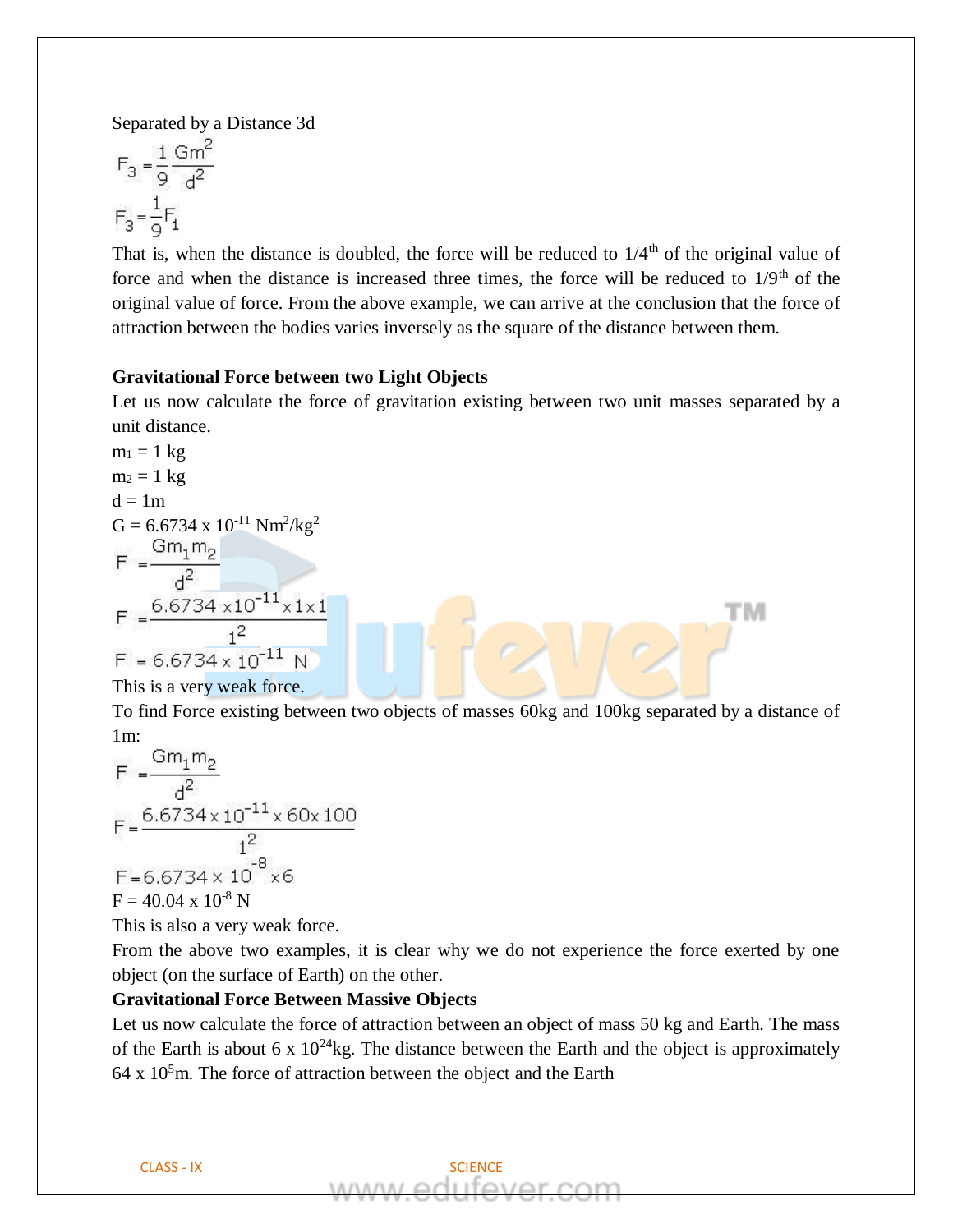$$
F = \frac{Gm_1m_2}{d^2}
$$
  
\n=  $\frac{6.6734 \times 10^{-11} \times 6 \times 10^{24} \times 50}{(64 \times 10^5)^2}$   
\n=  $\frac{6.6734 \times 6 \times 5 \times 10^{-11} \times 10^{25}}{(64)^2 \times 10^{10}}$   
\n=  $\frac{6.6734 \times 6 \times 5 \times 10^{-11} \times 10^{25} \times 10^{-10}}{64 \times 64}$   
\n=  $\frac{6.6734 \times 6 \times 5 \times 10^4}{64 \times 64}$   
\n=  $\frac{6.6734 \times 3 \times 10^5}{64 \times 64}$   
\n= 488.7 N  
\nThis force is strong, we cannot ignore it.  
\nThe mass of the Earth =  $6 \times 10^{24}$  kg  
\nThe distance between the Earth and the Sun =  $15 \times 10^{10}$ m  
\n $\therefore$  F =  $\frac{Gm_1m_2}{d^2}$   
\n=  $\frac{6.6734 \times 10^{-11} \times 6 \times 10^{24} \times 1.99 \times 10^{30}}{(15 \times 10^{10})^2}$   
\nF =  $\frac{6.6734 \times 6 \times 1.99 \times 10^{-11} \times 10^{24} \times 10^{30} \times 10^{-20}}{225}$   
\nF =  $\frac{6.6734 \times 6 \times 1.99 \times 10^{-11} \times 10^{24} \times 10^{30} \times 10^{-20}}{225}$   
\n=  $\frac{3.541 \times 10^{22} N}{225}$ 

This force is very large and it is this force which keeps the planets in their respective orbits. **Conclusion:** Gravitational force between two objects of ordinary size is very small, while the force is very large when at least one of the objects is massive

# **Centre of Gravity**

We know that the earth attracts every particle towards the centre. A body can be considered to be made up of number particles. As the size of the body is small when compared to that of the earth, the gravitational pull acting on these particles can be regarded to be parallel to each other as shown in the figure.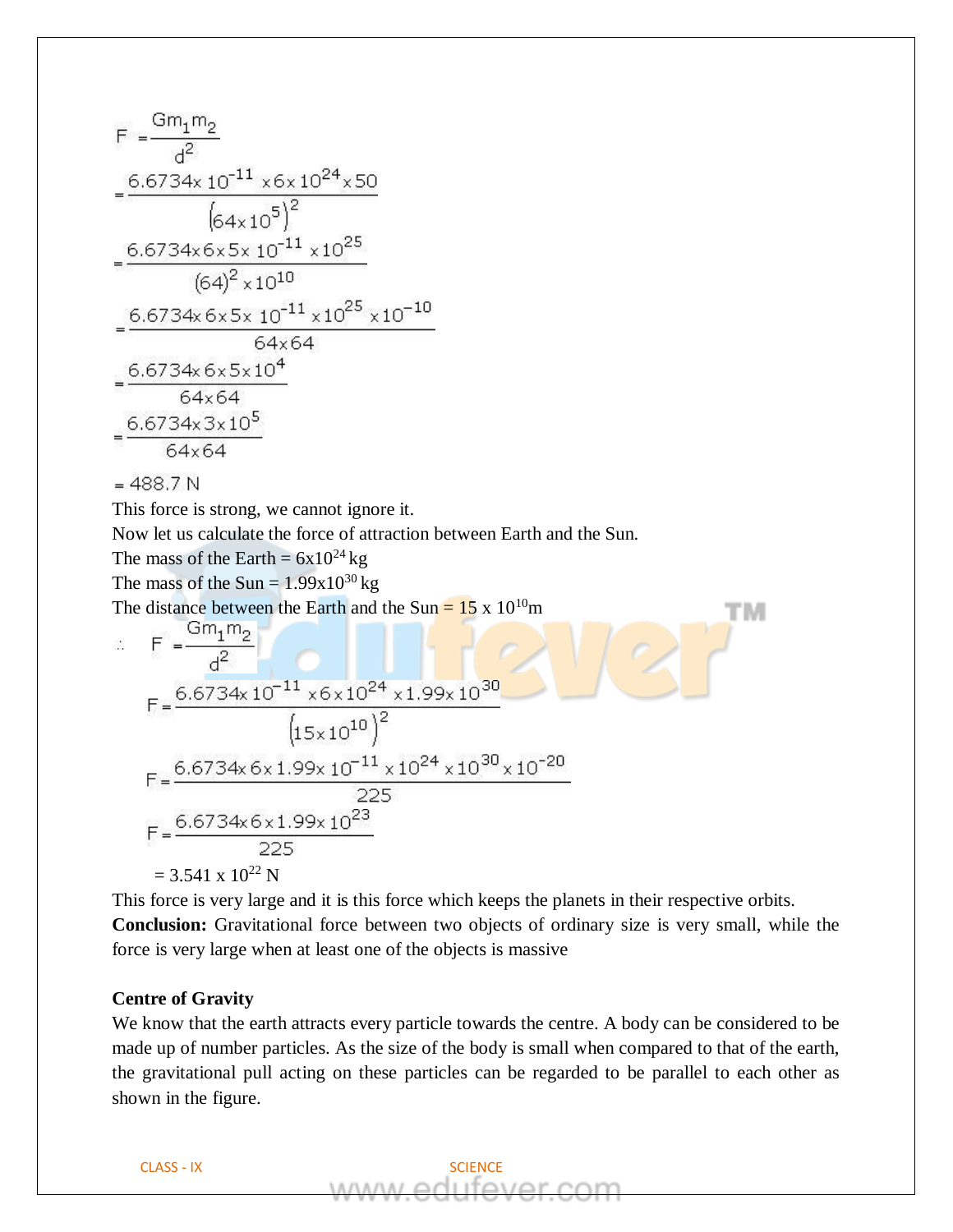

Centre of Gravity of an Irregular Lamina

A single force passing through a fixed point called the centre of gravity of the body can replace these parallel forces acting vertically in the downward direction. The resultant force is equal to the weight of the body.

Thus centre of gravity is the point through which the weight of the body acts irrespective of the position of the body.

For bodies which are of regular shape and which have uniform density, the centre of gravity lies at the geometrical centre of the body. тм

# **Application of Newton's Law of Gravitation**

One of the important applications of Newton's law is to estimate masses of binary stars. A binary star is a system of two stars orbiting round their common centre of mass.

Any irregularity in the motion of a star indicates that it might be another star or a planet going round the stars. This regularity in the motion of a star is called a wobble.

## **Mass and Weight**

Mass and weight are commonly mistaken as the same, but they are two different quantities. Now let us try to find out the differences between them.

**Mass of a body** is **defined** as the **amount of matter** contained in it. The SI unit of mass is kilogram (kg). Mass is a scalar quantity. The amount of matter contained in a body does not change with time or from place to place i.e., mass of a body remains the same throughout the universe. However, two different bodies can have different masses. Mass of a body is measured using a pan balance.

**Weight** is defined **as the force** with **which an object** is **pulled** towards **the centre** of the **Earth**. Weight of a body = force exerted by the Earth = mg (according to Newton's second law of motion)

 $W = mg$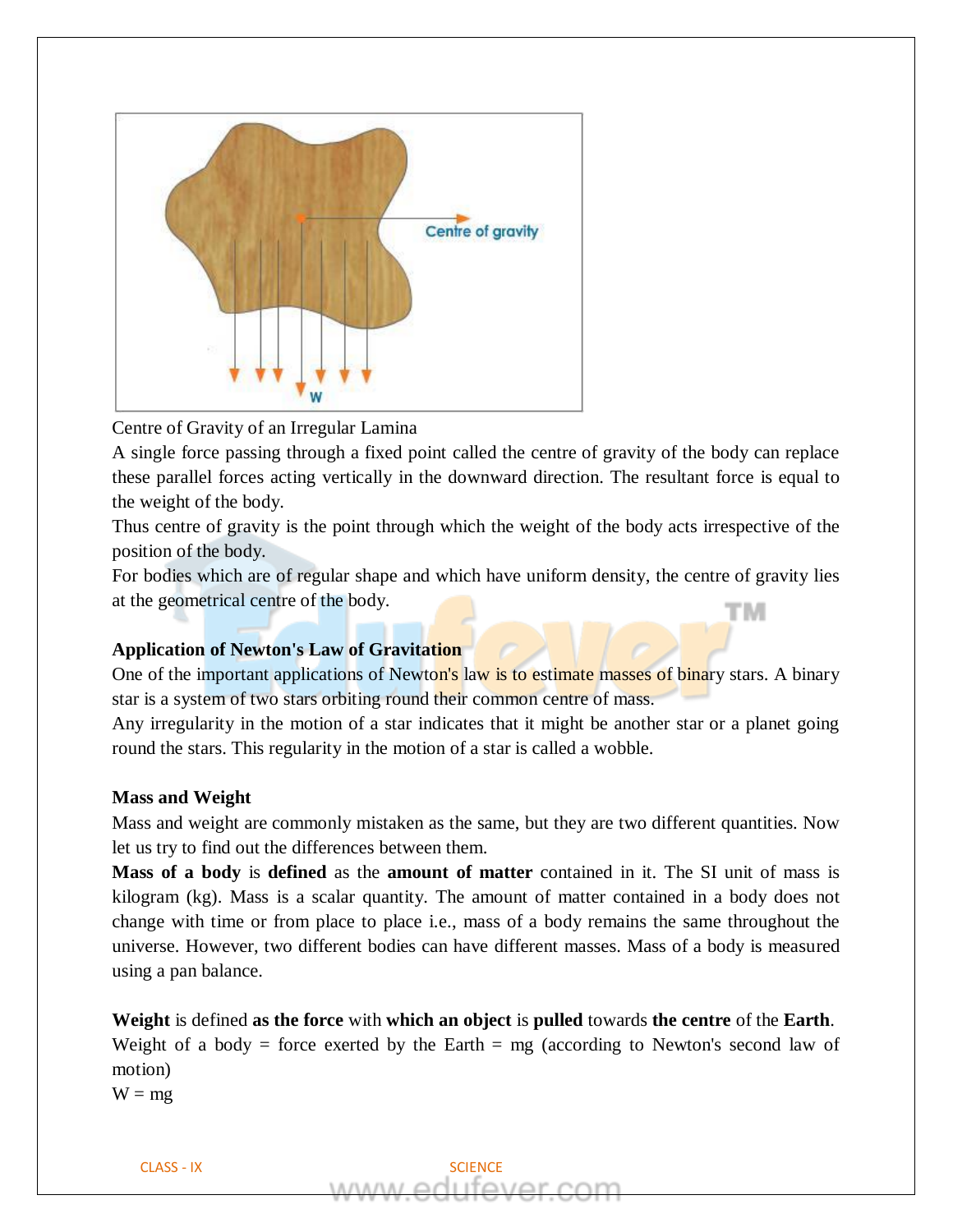SI unit of weight is Newton.

For example, the weight of a body having a mass of 1kg is

 $W = mg$ 

 $W = 1 \times 9.8 = 9.8$  N

We know that kg. wt. is commonly used as the unit of weight.

**1 kg weight** is the **force with which an object** of **mass 1kg** is pulled **towards the Earth.**

 $W = mg$ 

1 kg wt =  $1 \times 9.8 = 9.8$  N

1 kg wt =  $9.8 N$ 

Weight is measured using spring balance. Weight varies from place to place as it depends on acceleration due to gravity. A body weighs more at the poles than at the equator and a body's weight will become zero at the centre of the Earth as acceleration due to gravity is zero at the center of the Earth

## **Difference between Mass and Weight**

| <b>Mass</b>                                                                                | Weight                                        |
|--------------------------------------------------------------------------------------------|-----------------------------------------------|
| It is the amount of matter contained in an $\vert$ It is the force with which an object is |                                               |
| object                                                                                     | pulled towards the Earth                      |
| The mass of a body is constant throughout                                                  | Weight varies from place to place as <b>g</b> |
| the universe                                                                               | varies                                        |
| Mass can never be equal to zero                                                            | Weight can be equal to zero                   |
| Mass is a scalar quantity                                                                  | Weight is a vector quantity                   |
| SI unit of mass is kg                                                                      | SI unit of weight is newton                   |

# **To show that weight of a body on moon is 1/6th its weight on Earth**

Let m be the mass of a body on Earth. Its weight on Earth is given by the equation

$$
W_e = mg_e
$$

$$
W_e = \frac{mGM_e}{R_e^2} \quad \text{---(1)} \left( g_e = \frac{GM_e}{R_e^2} \right)
$$

The weight of the same body on moon  $(W_m)$  is given by,  $W_m = mg_m$ 

$$
W_m = \frac{mGM_m}{R_m^2} \quad \text{---}(2) \quad \left( g_m = \frac{GM_m}{R_m^2} \right)
$$

Dividing equation (2) by equation (1) we get,

$$
\frac{W_m}{W_e} = \frac{mGM_m}{R_m^2} \times \frac{R_e^2}{mGM_e}
$$

$$
\frac{W_m}{W_e} = \frac{M_mR_e^2}{R_m^2M_e}
$$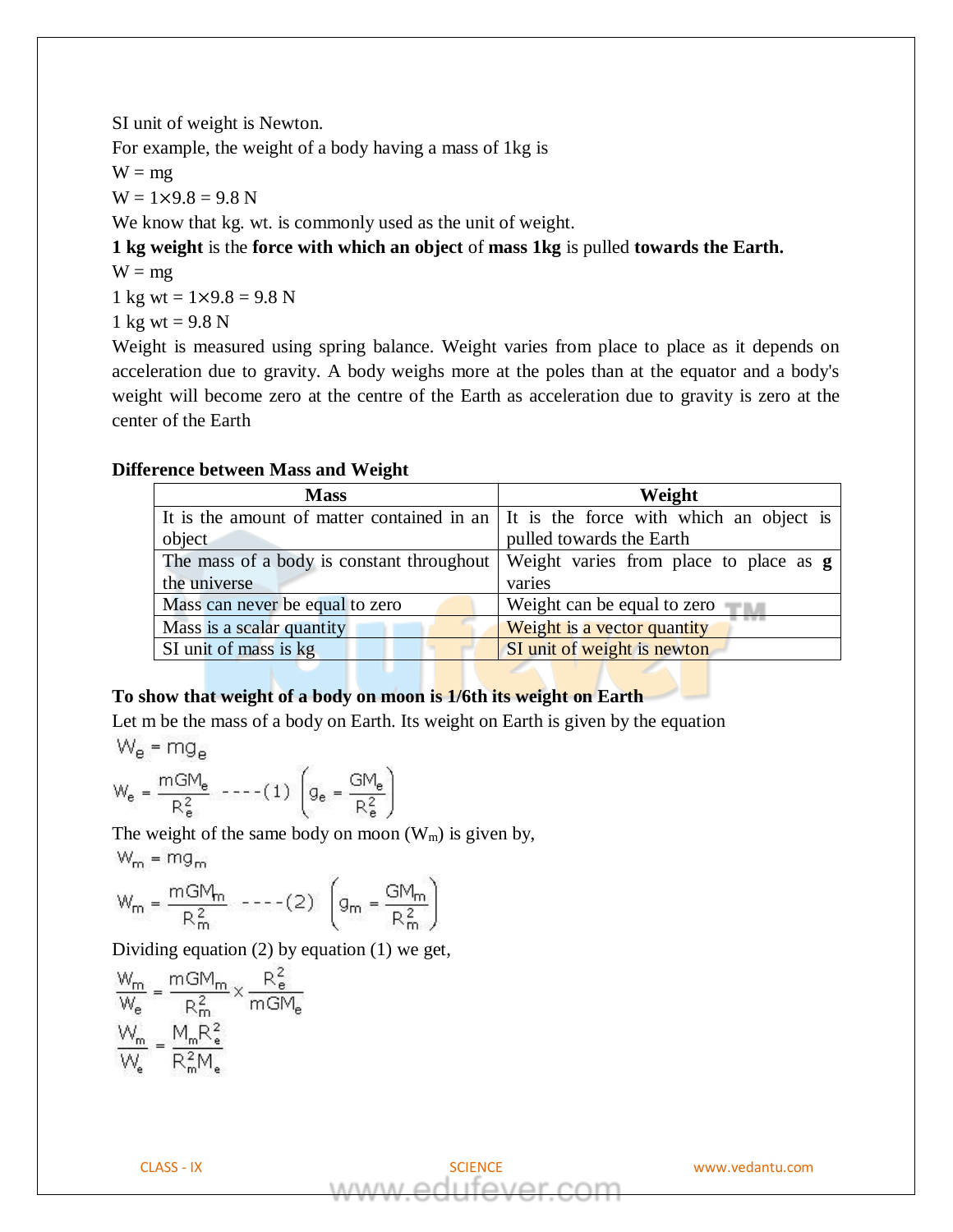$$
\frac{W_m}{W_e} = \left(\frac{M_m}{M_e}\right)\left(\frac{R_e}{R_m}\right)^2
$$
---(3)  
But we know that  $M_e$  =100 M<sub>m</sub> and  $R_e$  = 4 R<sub>m</sub>.  

$$
\frac{M_m}{M_e} = \frac{1}{100} \text{ and } \frac{R_e}{R_m} = 4
$$
  
Substituting the values of  $\frac{M_m}{M_e}$  and  $\frac{R_e}{R_m}$  in equation (3), we get  

$$
\frac{W_m}{W_e} = \frac{1}{100} \times 4^2 = \frac{16}{100}
$$

$$
\frac{W_m}{W_e} = \frac{4}{25} = \frac{1}{6,25} = \frac{1}{6}
$$

$$
W_m = \frac{4}{6} W_e
$$
 i.e., the weight of a body on moon is 1/6<sup>th</sup> its weight on Earth.

### **Weightlessness**

6

We often hear that an astronaut experiences weightlessness in space. What does this mean? Let us perform a simple experiment to demonstrate weightlessness. Suspend a stone from a spring balance, the pointer of the spring balance shows the weight of the stone. Allow the spring balance along with the stone to fall freely. The spring balance records zero weight indicating that the stone is weightless. Does it mean that the weight of the stone is zero? No, actually the stone is in the state of weightlessness as it is falling freely. A body becomes conscious of the weight, whenever its weight is opposed by some other object.



Now, let us try to explain why an astronaut in a spaceship experiences weightlessness. When the astronaut in the spaceship is orbiting the Earth, then both, the astronaut and the spaceship are in a state of free fall towards the Earth. During a free fall, both travel downwards with the same acceleration, equal to the acceleration due to gravity. As a result, the astronaut does not exert any force on the sides or floor of the spaceship, and the sides and floor of the spaceship do not push the astronaut up. The astronaut therefore experiences weightlessness while orbiting around the Earth in a spaceship.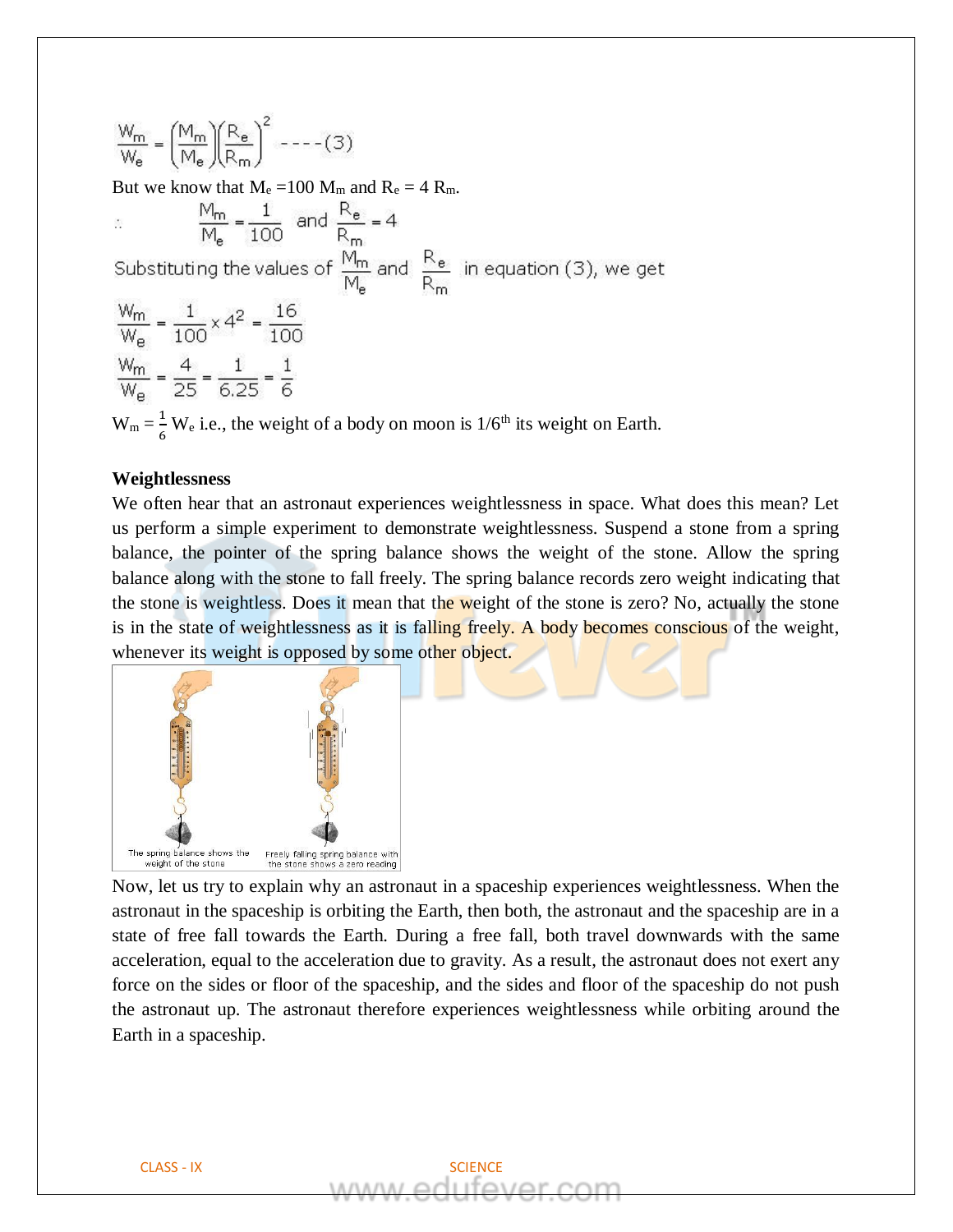

A Satellite / Spaceship Orbiting the Earth

# **Density**

0.5 kg of cotton occupies more space than 0.5 kg of iron. The particles of iron are closely packed while that of cotton is loosely packed. The amount of iron packed in a unit volume is more. This explains as to why iron is heavier than the same volume of cotton.

In Physics, we describe the lightness or heaviness of different substances by using the word density.

тм

The density of a substance is defined as the mass of the substance per unit volume.

 $Density = \frac{mass\ of\ the\ substance}{volume\ of\ the\ substance}$ 

$$
D=\frac{M}{v}.
$$

Where, 'D' represents the density, 'M' mass and 'V' volume.

SI unit of density is  $\text{kg/m}^3$ .

The density of a substance remains the same under certain specified conditions. Thus the density of a substance is one of its characteristic properties and this property can be used to determine the purity of any substance.

# **Relative Density of a Substance**

In order to determine the density of a substance or an object, we find out the

Mass and volume of the substance and use the relation  $D = \frac{M}{v}$ . This is possible only if the object has a regular shape.

It is difficult to measure the dimensions an object with irregular shape. In such cases we express the density of the object in comparison with that of water.

The relative density of a substance is the ratio of the density of the substance to the density of water at  $4^{\circ}$ C. We take the relative density of water as one.

What is meant by the statement relative density of gold is 19.3?

It means that gold is 19.3 times denser than an equal volume of water. Those objects whose relative density is less than one will float in water and those greater than one will sink.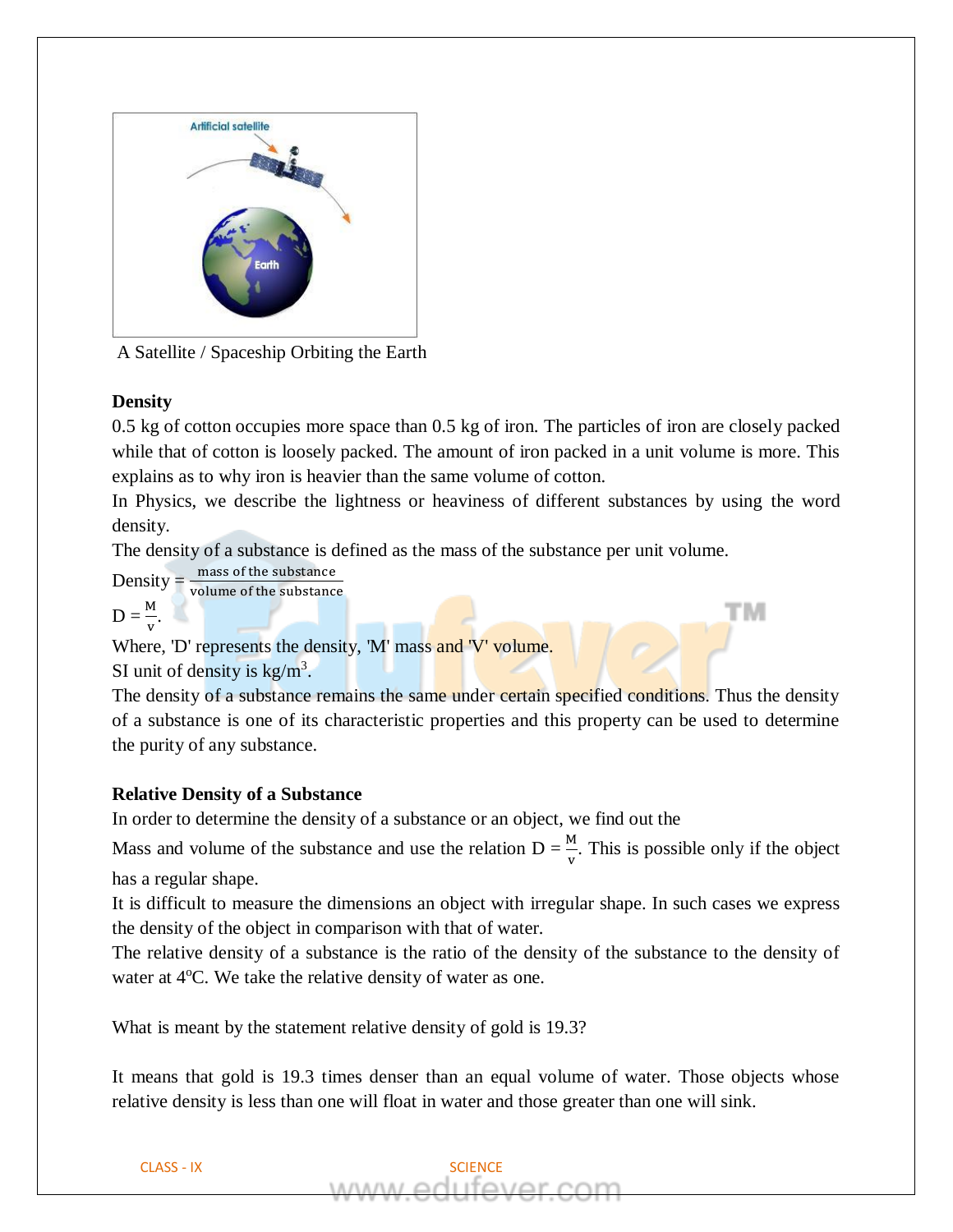| Relative density of a substance = | density of the substance                                                                                           |
|-----------------------------------|--------------------------------------------------------------------------------------------------------------------|
|                                   | density of water at 4 <sup>o</sup> C                                                                               |
|                                   | mass of the substance                                                                                              |
|                                   | volume of the substance                                                                                            |
|                                   | mass of water                                                                                                      |
|                                   | volume of water                                                                                                    |
|                                   | $\frac{m}{\text{w}}$ mass of the substance $\times$ volume of water volume of the substance $\times$ mass of water |
|                                   |                                                                                                                    |
|                                   | Now, if we take equal volumes of the substance and of water, then the above becomes,                               |
| Relative density of a substance = | mass of the substance                                                                                              |
|                                   | mass of an equal volume of water                                                                                   |

As the relative density is a ratio of two similar quantities it has no unit.

## **Thrust and Pressure**

In the beginning of this chapter, we have defined the force as an external agent, which changes the direction of motion, speed or shape of the body. All along we were discussing only about the forces acting at a point on a body. Let us now consider the forces acting over an area.

Suppose you have to fix a poster on your class bulletin board, you have to apply force on the head of the drawing pin, i.e., the force is perpendicular to the surface of the bulletin board and this force which is acting perpendicular to the surface is called thrust.



**Force Applied is Perpendicular to the Board**

# **Thrust is the force acting on a body perpendicular to its surface.**

S.I unit of thrust is Newton (N).

Now let us see whether there is a relation between the force applied (thrust) and the area on which it is acting.

Hold a pin erect on a pile of papers. Keep another pin next to it upside down in such a way that its flat head rests on the pile. Press both these pins down by placing a flat object such as duster. We observe that pin which is erect pierces through the pile of papers.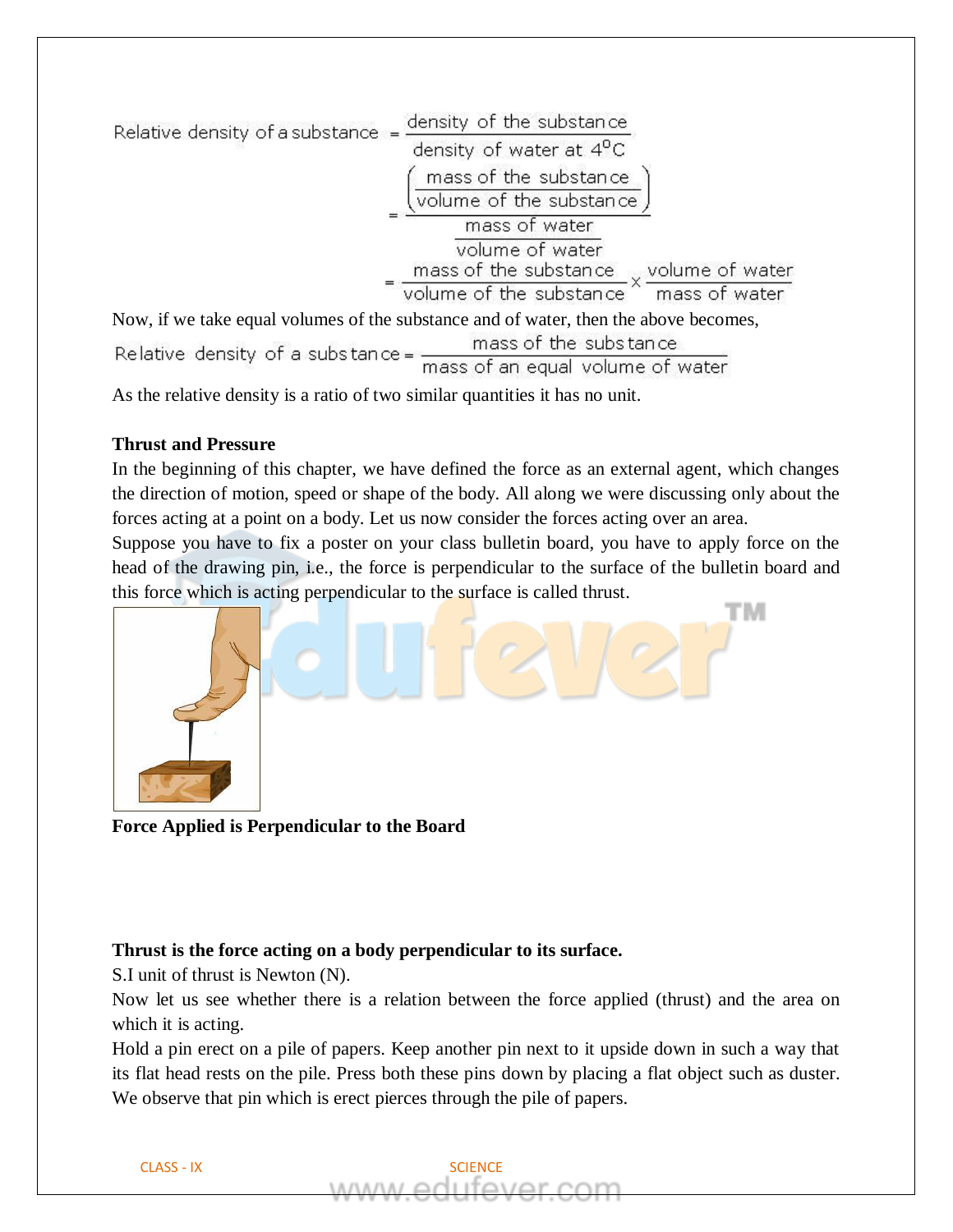

# **Applying Force on Both the Pins, the Erect Pin Pierces Through the Pile of Papers**

This is because in the case of the erect pin the force is acting on a small area whereas in the case of the second pin the force is acting over a large area.

Hold your bag with a strap made of a thin but strong string. Now lift the same bag with another strap made of a wide cloth band. You will find that carrying a school bag with a wide cloth band is more comfortable than carrying the same with a thin strip. This is because in the second case the weight of the books is distributed over a large area of the shoulder exerting less force.

Thus from the above examples it is clear that the effectiveness of the force applied depends on the area on which it is acting.

тм

Now there arises a need to define a new physical quantity called pressure. Pressure is defined as the force acting on a unit area.

 $Pressure = \frac{force}{\sqrt{2}}$ area  $=\frac{\text{thrust}}{\text{m}}$ area

S.I unit of pressure is  $N/m^2$ .  $N/m^2$  is known as Pascal (Pa) in honor of the French Scientist Blaise Pascal.

 $1 \text{ N/m}^2 = 1 \text{ Pascal}$ 

Pascal is a very small unit and hence often we use kilopascal. Pressure depends on two factors namely, force applied and area over which force acts.

## **Buoyancy and Archimedes' Principle**

It is a matter of common experience that bodies appear lighter when immersed in water or any other liquid. While bathing we notice that the mug of water suddenly appears heavier as soon as it comes above the water surface. Similarly, when a fish is pulled out of water, it appears to be heavier in air than inside the water. Now let us see why it is so.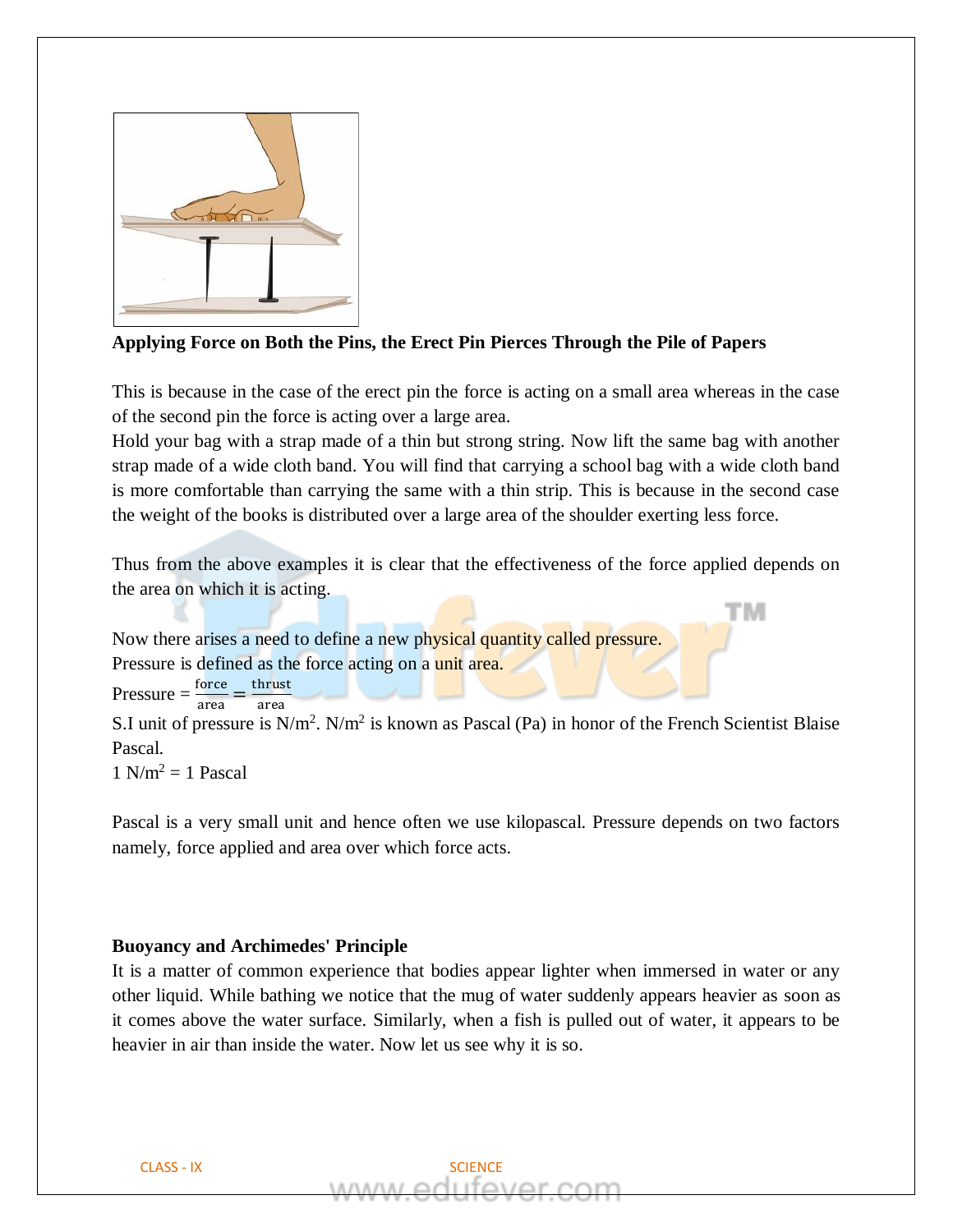Objects appear to be less heavy in water or in any liquid because the liquid or water exerts an upward force on the objects immersed in it. Now by performing an experiment let us find out whether there is an apparent loss of weight when immersed in water.

Take a stone and tie it to one end of the spring balance. Suspend the spring balance as shown in the figure.



#### **Experimental Set up to Prove Archimedes' Principle**

Note the reading on the spring balance. Let it be  $W_1$ . Now, slowly dip the stone in the water in a container and note the reading on the spring balance. The reading shown on the spring balance goes on decreasing until it is completely immersed in water. The reading on the spring balance gives us the weight of the stone. Since the reading goes on decreasing, we can infer that the weight of the object is decreasing when it is lowered in water. The apparent loss of weight shows that a type of force is acting on the object in the upward direction thereby decreasing the weight. Thus the upward force acting on an object immersed in a liquid resulting in the apparent loss of weight of the object is called the buoyant force.

The tendency of a liquid to exert an upward force on an object placed in it thereby making it float or rise is called buoyancy.

### **Factors Affecting the Buoyant Force**

We know that when an iron nail is placed on the surface of water it sinks whereas ship made up of iron floats. This is because size or volume of the ship is more.

Similarly when an iron nail and a cork of some mass is placed on water, the iron nail sinks because the density of iron nail is more than the density of water and whereas density of the cork is less than that of the water. Thus if the density of the liquid is more than the density of the material of the body then the body floats due to the buoyant force exerted by it and vice-versa.

From the above examples we can infer that the buoyant force experienced by a body when submerged in a liquid depends on the volume of the body and the density of the liquid.